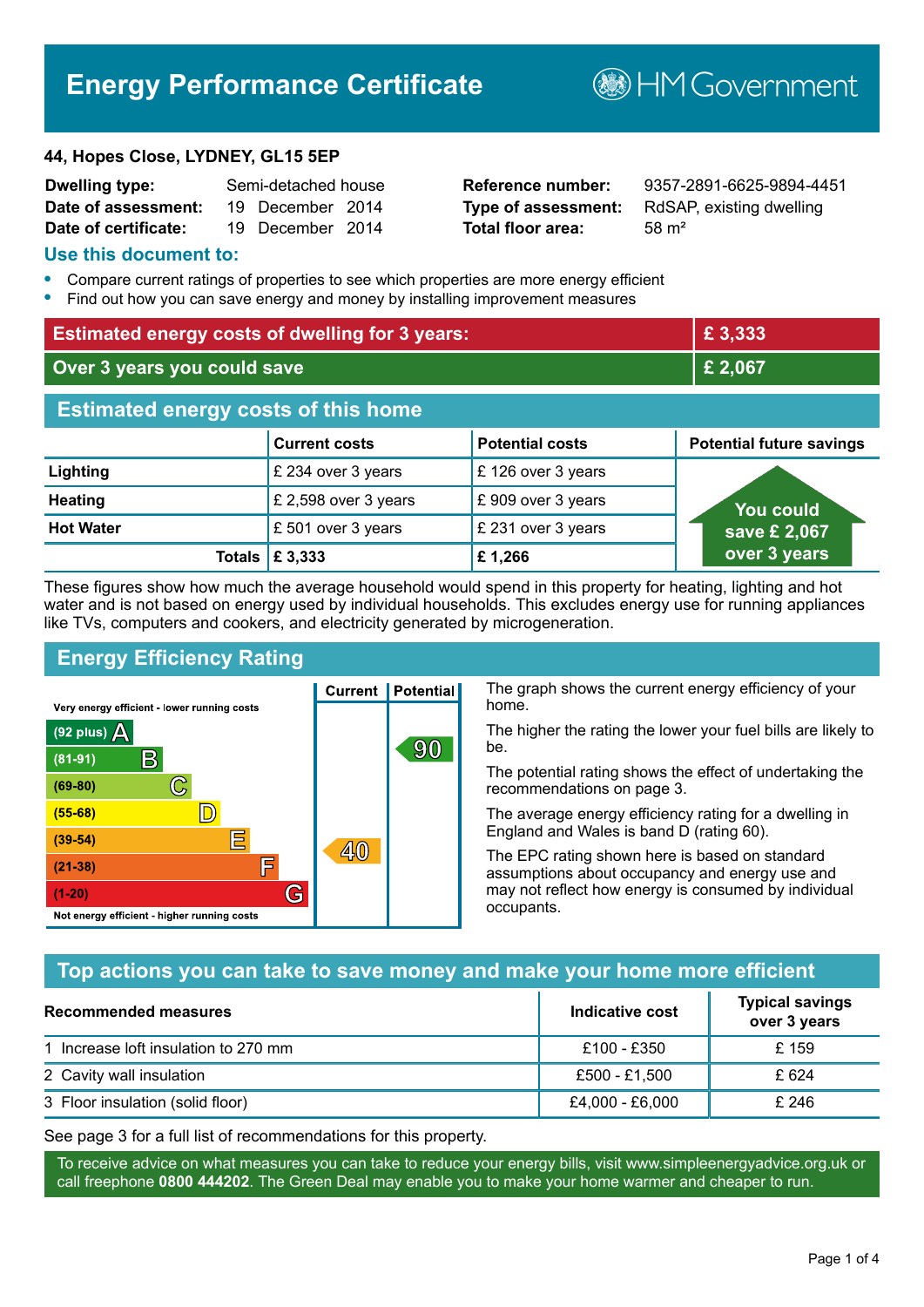**Energy Performance Certificate**

# **Summary of this home's energy performance related features**

| <b>Element</b>        | <b>Description</b>                                  | <b>Energy Efficiency</b> |
|-----------------------|-----------------------------------------------------|--------------------------|
| Walls                 | Cavity wall, as built, partial insulation (assumed) | ★★★☆☆                    |
| Roof                  | Pitched, 75 mm loft insulation                      | ★★★☆☆                    |
| Floor                 | Solid, no insulation (assumed)                      |                          |
| Windows               | Fully double glazed                                 | ★★★★☆                    |
| Main heating          | Room heaters, electric                              | $\star$ * * * *          |
| Main heating controls | No thermostatic control of room temperature         | ★★☆☆☆                    |
| Secondary heating     | None                                                |                          |
| Hot water             | Electric instantaneous at point of use              | ★☆☆☆☆                    |
| Lighting              | No low energy lighting                              | *****                    |

Current primary energy use per square metre of floor area: 448 kWh/m² per year

The assessment does not take into consideration the physical condition of any element. 'Assumed' means that the insulation could not be inspected and an assumption has been made in the methodology based on age and type of construction.

See addendum on the last page relating to items in the table above.

#### **Low and zero carbon energy sources**

Low and zero carbon energy sources are sources of energy that release either very little or no carbon dioxide into the atmosphere when they are used. Installing these sources may help reduce energy bills as well as cutting carbon. There are none provided for this home.

# **Your home's heat demand**

For most homes, the vast majority of energy costs derive from heating the home. Where applicable, this table shows the energy that could be saved in this property by insulating the loft and walls, based on typical energy use (shown within brackets as it is a reduction in energy use).

| <b>Heat demand</b>           | <b>Existing dwelling</b> | Impact of loft<br>insulation | Impact of cavity<br>wall insulation | Impact of solid<br>wall insulation |
|------------------------------|--------------------------|------------------------------|-------------------------------------|------------------------------------|
| Space heating (kWh per year) | 6.824                    | (427)                        | (1,666)                             | N/A                                |
| Water heating (kWh per year) | 1.126                    |                              |                                     |                                    |

You could receive Renewable Heat Incentive (RHI) payments and help reduce carbon emissions by replacing your existing heating system with one that generates renewable heat, subject to meeting minimum energy efficiency requirements. The estimated energy required for space and water heating will form the basis of the payments. For more information, search for the domestic RHI on the www.gov.uk website.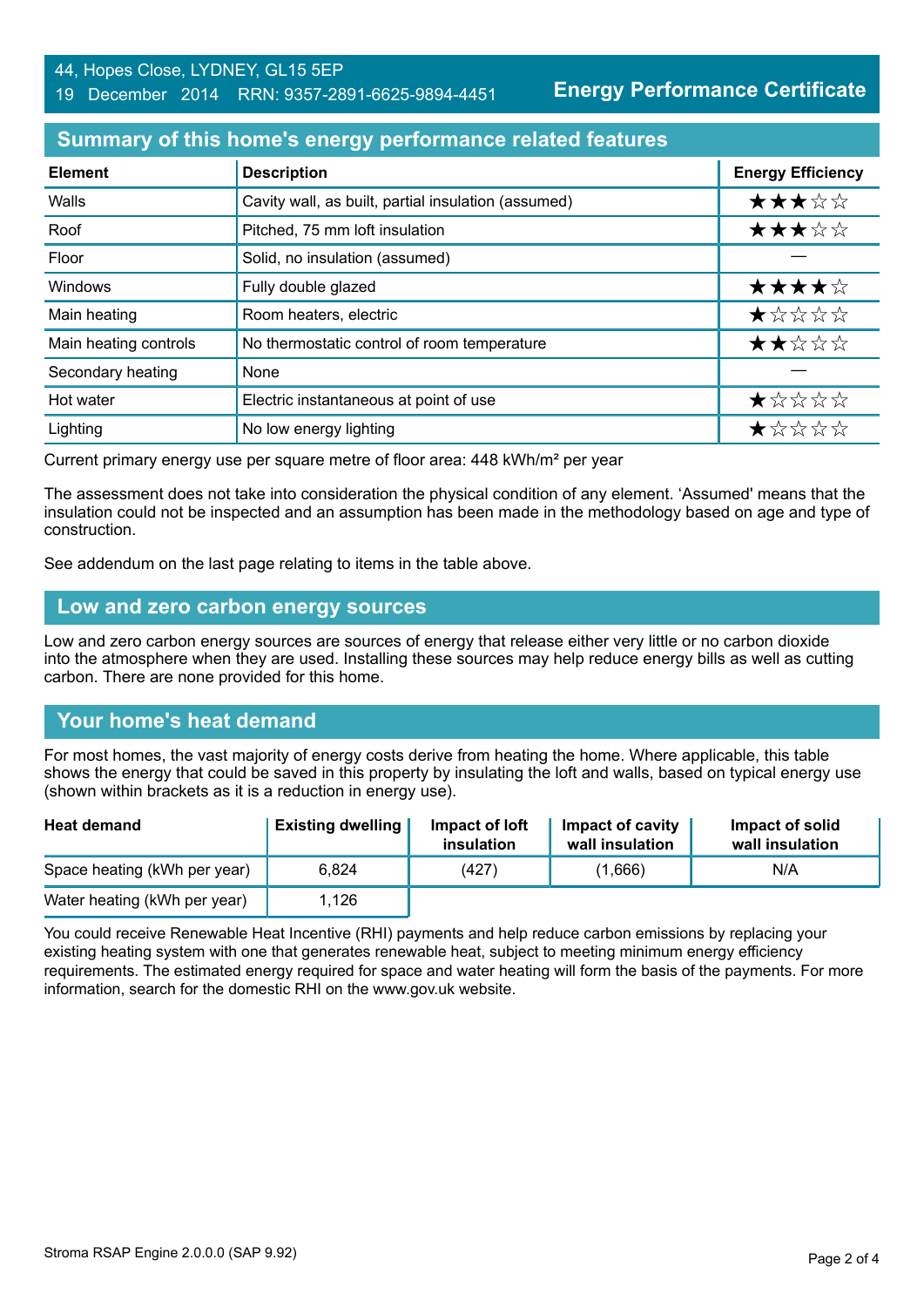#### 44, Hopes Close, LYDNEY, GL15 5EP 19 December 2014 RRN: 9357-2891-6625-9894-4451

# **Recommendations**

The measures below will improve the energy performance of your dwelling. The performance ratings after improvements listed below are cumulative; that is, they assume the improvements have been installed in the order that they appear in the table. To receive advice on what measures you can take to reduce your energy bills, visit www.simpleenergyadvice.org.uk or call freephone 0800 444202. Before installing measures, you should make sure you have secured the appropriate permissions, where necessary. Such permissions might include permission from your landlord (if you are a tenant) or approval under Building Regulations for certain types of work.

| <b>Recommended measures</b>               | Indicative cost   | <b>Typical savings</b><br>per year | <b>Rating after</b><br>improvement |
|-------------------------------------------|-------------------|------------------------------------|------------------------------------|
| Increase loft insulation to 270 mm        | £100 - £350       | £ 53                               | <b>E43</b>                         |
| Cavity wall insulation                    | £500 - £1,500     | £ 208                              | <b>E54</b>                         |
| Floor insulation (solid floor)            | £4,000 - £6,000   | £82                                | <b>D58</b>                         |
| Low energy lighting for all fixed outlets | £30               | £ 24                               | <b>D59</b>                         |
| High heat retention storage heaters       | £1,600 - £2,400   | £ 219                              | C71                                |
| Solar water heating                       | £4,000 - £6,000   | £103                               | <b>C77</b>                         |
| Solar photovoltaic panels, 2.5 kWp        | $£5,000 - £8,000$ | £ 282                              | <b>B90</b>                         |

#### **Alternative measures**

There are alternative measures below which you could also consider for your home.

- **•** External insulation with cavity wall insulation
- **•** Biomass boiler (Exempted Appliance if in Smoke Control Area)
- **•** Air or ground source heat pump

# **Financial Support and the Green Deal**

Green Deal Finance allows you to pay for some of the cost of your improvements in instalments under a Green Deal Plan (note that this is a credit agreement, but with instalments being added to the electricity bill for the property). The availability of a Green Deal Plan will depend upon your financial circumstances. There is a limit to how much Green Deal Finance can be used, which is determined by how much energy the improvements are estimated to **save** for a 'typical household'.

You may also be able to obtain support towards repairs or replacements of heating systems and/or basic insulation measures under the ECO scheme, provided that you are in receipt of qualifying benefits or tax credits. To learn more about this scheme and the rules about eligibility, visit www.simpleenergyadvice.org.uk or call freephone **0800 444202** for England and Wales.